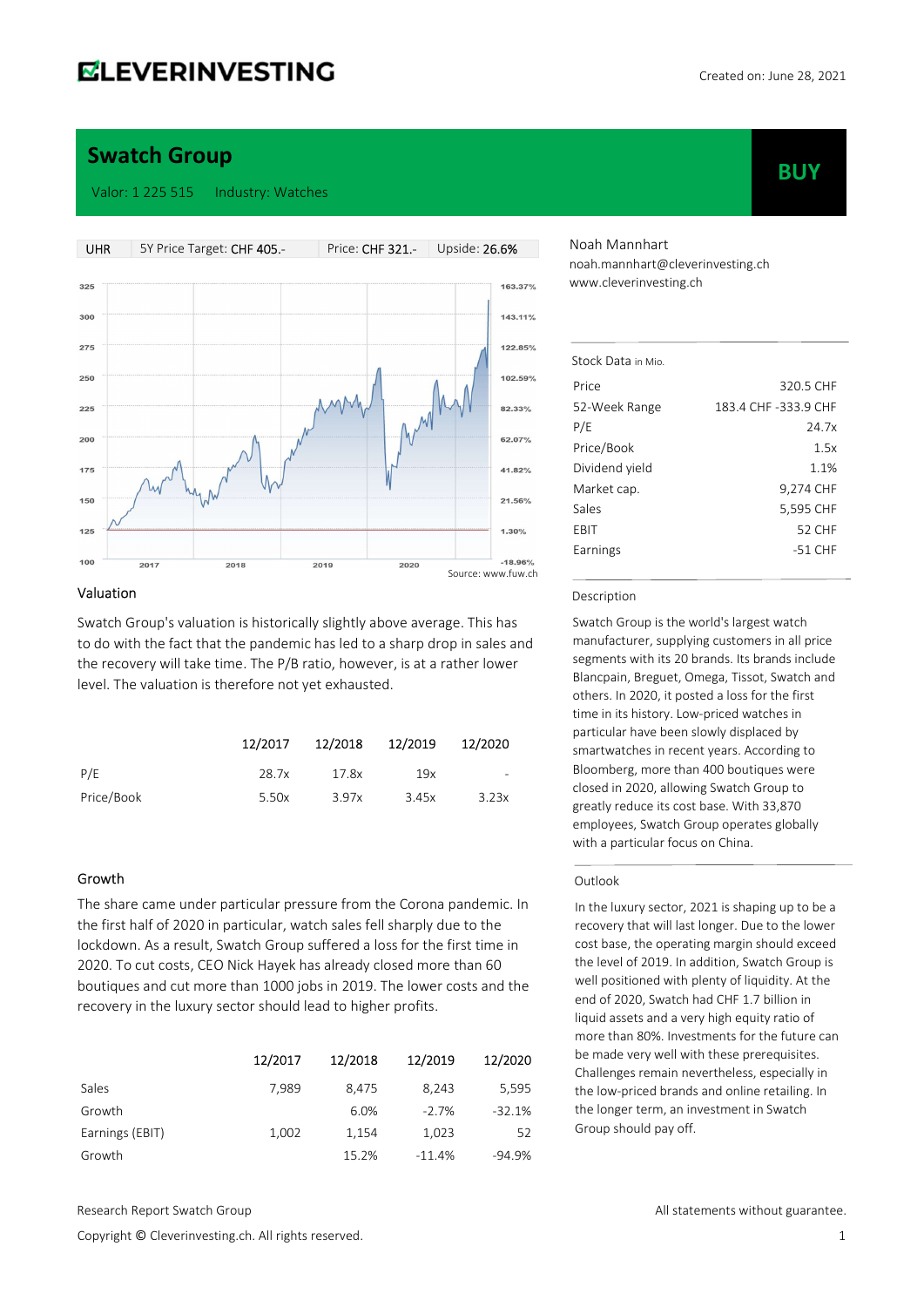# **ELEVERINVESTING**

### Efficiency

The jewelry and watch business offer high margins. Nevertheless, the return on sales is considerably lower than that of the competitor Richemont. This is mainly due to the fact that Richemont is more diversified. In the future, the return on sales should increase due to lower costs.

|                    | 12/2017 | 12/2018 | 12/2019 | 12/2020 |
|--------------------|---------|---------|---------|---------|
| Return on sales    | 9.5%    | 10.2%   | 9.1%    | -0.9%   |
| Sales per employee | 225.113 | 228.295 | 228.408 | 172.557 |

#### Profitability

Swatch Group has a very high equity ratio. It is therefore all the more pleasing that they nevertheless generate a reasonably stable return on equity. Profitability should also increase again in the future and could thus exceed the 2018 level again.

|                    | 12/2017 | 12/2018 | 12/2019 | 12/2020 |
|--------------------|---------|---------|---------|---------|
| Return on equity   | 6.6%    | 7.5%    | 6.5%    | $\sim$  |
| e.g. GN Store Nord | 7.8%    | 8.4%    | 16.4%   | 5.4%    |

### Balance sheet quality

With liquid assets of CHF 1.7 billion, Swatch Group's balance sheet is very stable. Larger investments are therefore possible. Debt is very low and the equity ratio is very high. Crises like the one in 2020 cannot shake Swatch Group.

|                   | 12/2017 | 12/2018 | 12/2019 | 12/2020 |
|-------------------|---------|---------|---------|---------|
| Equity ratio      | 83.8%   | 82.5%   | 83.9%   | 85%     |
| Net. Liquidity    | 1.589   | 1,015   | 1.348   | 1,700   |
| Debt-equity ratio | 19.6%   | 21.3%   | 19.3%   | 17.7%   |

### SWOT-Analysis

| Strengths<br>■ Very strong capital cushion with ample cash.<br>• Represented in all price segments with strong brands.<br>• Management focus on China. | Weaknesses<br>■ Negative profit for the first time in history.<br>■ Weak representation in jewelry industry.                                |
|--------------------------------------------------------------------------------------------------------------------------------------------------------|---------------------------------------------------------------------------------------------------------------------------------------------|
| <b>Opportunities</b><br>■ Digitalization offers opportunities for Swatch Group.<br>■ 2021 should be a recovery in the watch industry.                  | <b>Threats</b><br>• Smartwatches displacing low-priced watches.<br>• Cheap imitation watches threaten business in the<br>low-price segment. |

Appointments

GA: 11.05.2022, Grenchen Year-end figures: 28.01.2022 Quarterly statement: 30.7.2021

### Website

https://www.swatchgroup.com

Investor Relations Felix Knecht Tel. 032 343 68 11 E-Mail: felix.knecht@swatchgroup.com